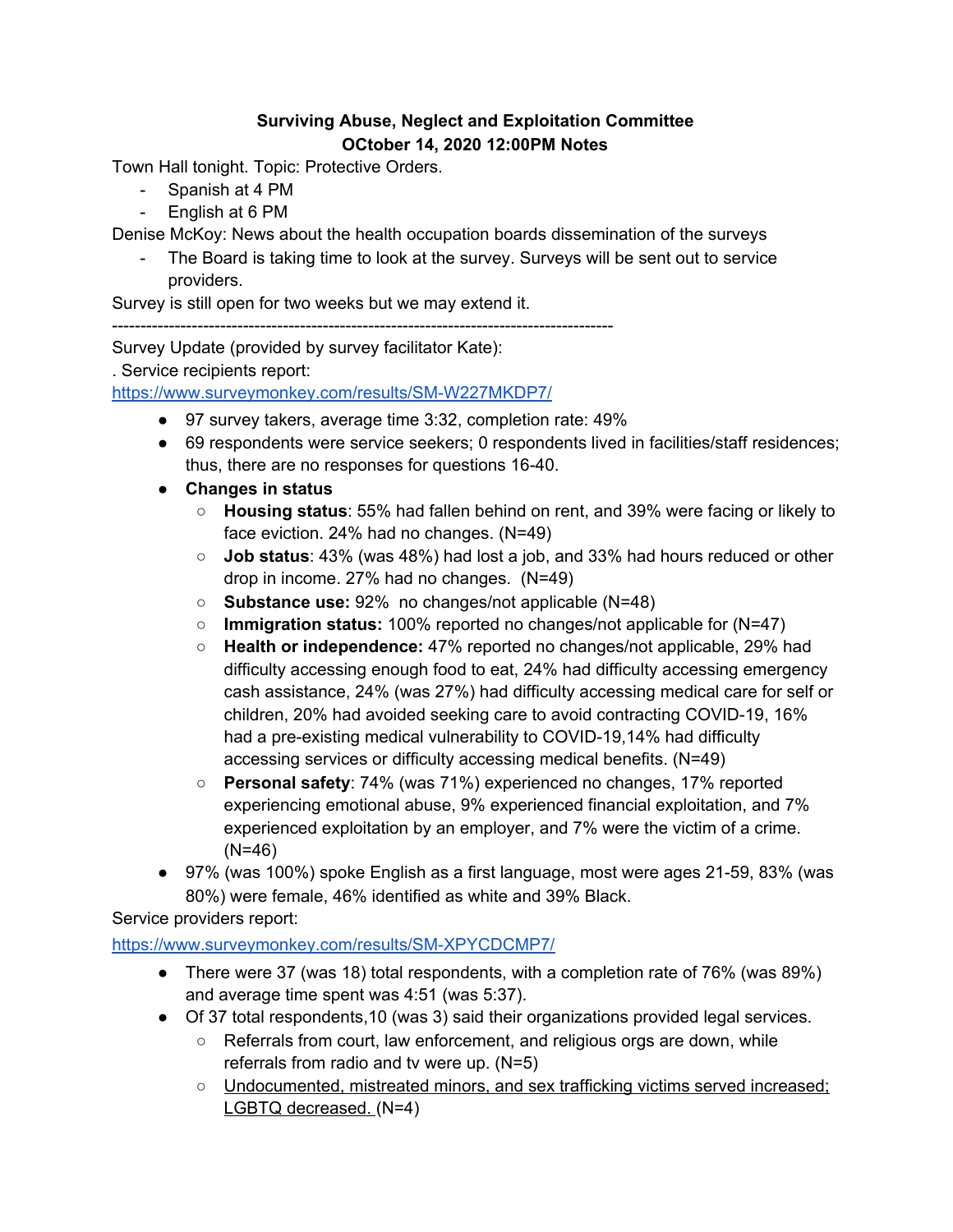- $\circ$  Services for child custody, immigration, and immigration detention are up, while divorce/separation cases are down. (N=4)
- $\circ$  60% have done virtual hearings. Most said the quality was diminished by being remote. (N=5)
- Greatest challenges were inability to access technology, inadequate technology, and court closures.
- Of those providing services other than legal, 96% (was 93%) **served adults** (N=26, was 14).
	- 92% knew where to report, and 96% knew about APS. Only 79% knew APS was continuing reports and investigations in the pandemic.
	- Many fewer people had made reports to APS since the pandemic, dropping from 46% to 4%. APS contacts for other needs also dropped, as did contacts to other support resources.
- 88% **served children** (N=24).
	- All of them knew about CPS, and knew where to report. 95% knew CPS was continuing through the pandemic.
	- $\circ$  The number of folks reporting to CPS in the pandemic decreased by 45% from 11 to 6. CPS contacts for other needs also dropped, as did contacts to other support resources.
- **Difficulty of accessing services for clients**: 52% (was 46%) said it decreased, and 43% (was 54%) said it stayed about the same. (N=23)
- **Difficulty of clients accessing services:** 83% (was 77%) said it decreased, 13% said it stayed about the same, and 4% said it increased. (N=23)

Still need responses from people living in facilities. Need more responses for spanish language survey.

----------------------------------------------------------------------------------------------------------

Met with the Steering Committee last week and they had some thought about our long term goals.

- Enjoyed our recommendation on the Adult Registry.
	- Will stay a recommendation. WIll need to develop a broad work group that can give adequate care ensuring the registry is made well. Do not want to further marginalize. Work needs to be transparent and inclusive of all parties.
- Expungements.
	- Steering Committee struggled more with this one and connected it to the SANE committee.
	- We decided to focus more on increasing access to already existing access to expungements.
		- Jessica: There are already so many groups on expungements. Need to clarify what has already been done and what needs to be done. Will send emails.